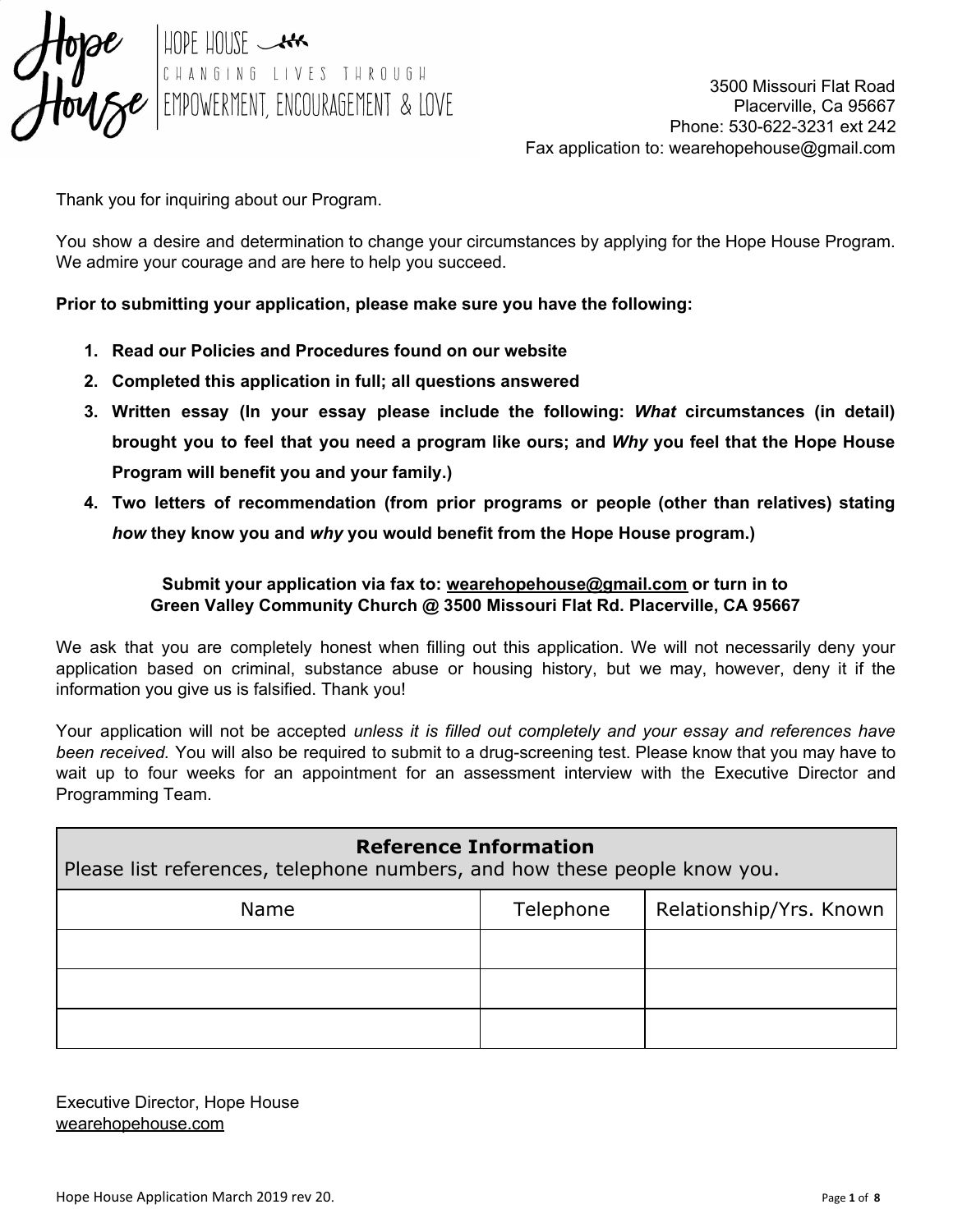

# Hoppe HOUSE CARRY AND USE OF THE ROUGH

|                                                                                  | <b>Application Information</b><br>(To be filled out by potential client. Please use ink.)                                           |                                         |
|----------------------------------------------------------------------------------|-------------------------------------------------------------------------------------------------------------------------------------|-----------------------------------------|
| First Name                                                                       | Last Name                                                                                                                           |                                         |
| Middle Name                                                                      | Any names you were previously known by                                                                                              |                                         |
| Date of Birth                                                                    | Social Security Number                                                                                                              |                                         |
| Are you homeless?                                                                | Where are you currently staying (include address below)? How Long have you been there?                                              |                                         |
| $\Box$ Yes<br>$\Box$ No                                                          |                                                                                                                                     |                                         |
| City                                                                             | <b>State</b>                                                                                                                        | Zip                                     |
| Staying with Friends or Family?                                                  | How long can you stay?                                                                                                              | Do you own a vehicle? Where is it at?   |
| Do you have a Driver's License? DL #:                                            | Telephone Number:                                                                                                                   | What is best day/times to call to talk? |
|                                                                                  | Is it safe to leave a message? $\Box$ Yes $\Box$<br><b>No</b>                                                                       |                                         |
| What is the highest level of education you have completed? Why?                  |                                                                                                                                     |                                         |
| Where did you go to High School? What county was this in?                        |                                                                                                                                     |                                         |
| Did you graduate?                                                                | Do you have your G.E.D.?                                                                                                            | If No, do you want one?                 |
| <b>No</b><br>$\Box$ Yes                                                          | $\Box$ No<br>$\Box$ Yes                                                                                                             | $\Box$ Yes<br>∃ No                      |
|                                                                                  | <b>Relationship Information</b>                                                                                                     |                                         |
| Marital status/Relationship Status:                                              | If Married, Name of Spouse:                                                                                                         |                                         |
| Where does your Spouse live? How long have you been in a relationship with them? |                                                                                                                                     |                                         |
|                                                                                  | Are you currently in a relationship? If yes, please write their name, where they live and how long you have been in a relationship: |                                         |
| $\Box$ No<br>$\Box$ Yes                                                          |                                                                                                                                     |                                         |
| If yes, do you understand they can not come to Hope House with you?              | $\Box$ No<br>Yes                                                                                                                    |                                         |
|                                                                                  | Do you understand that you are not allowed to be in a relationship while staying at Hope House? $\Box$ Yes                          | $\Box$ No                               |
|                                                                                  | How many people total (include if you are currently pregnant) will need to be housed?                                               |                                         |
| <b>Emergency Contact:</b>                                                        | Relationship/Telephone:                                                                                                             |                                         |
| Address:                                                                         |                                                                                                                                     |                                         |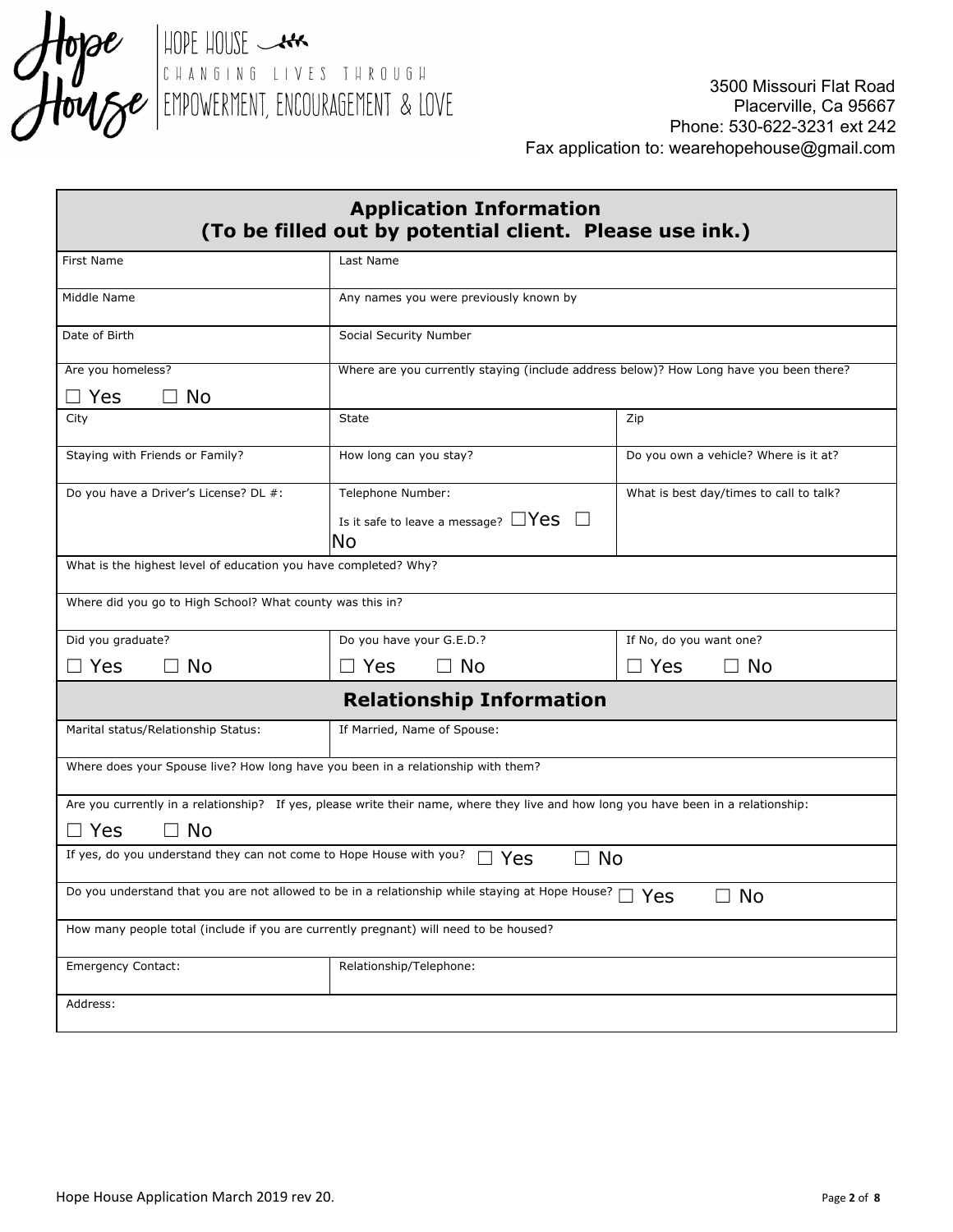

Hoppe HOUSE CHANGERS THROUGH

| 1. First Name                                                |        | Last Name                                                                                                                               |          | ΜI | Age          | <b>DOB</b>         |
|--------------------------------------------------------------|--------|-----------------------------------------------------------------------------------------------------------------------------------------|----------|----|--------------|--------------------|
| Is this child living with Mother?                            |        | Father's Name:                                                                                                                          |          |    |              |                    |
| Yes<br>No<br>$\blacksquare$                                  |        |                                                                                                                                         |          |    |              |                    |
| Custody Status:                                              | Mother | Father                                                                                                                                  | Relative |    | Guardianship | <b>Foster Care</b> |
| List any schools your child has attended or is attending:    |        |                                                                                                                                         |          |    |              |                    |
| 2. First Name                                                |        | Last Name                                                                                                                               |          | МI | Age          | <b>DOB</b>         |
|                                                              |        |                                                                                                                                         |          |    |              |                    |
| Is this child living with Mother?<br>$\Box$ No<br>$\Box$ Yes |        | Father's Name:                                                                                                                          |          |    |              |                    |
| Custody Status:                                              | Mother | Father                                                                                                                                  | Relative |    | Guardianship | <b>Foster Care</b> |
| List any schools your child has attended or is attending:    |        |                                                                                                                                         |          |    |              |                    |
| 3. First Name                                                |        | Last Name                                                                                                                               |          | МI |              | <b>DOB</b>         |
|                                                              |        |                                                                                                                                         |          |    | Age          |                    |
| Is this child living with Mother?                            |        | Father's Name:                                                                                                                          |          |    |              |                    |
| $\Box$ Yes<br>$\Box$ No                                      | Mother | Father                                                                                                                                  | Relative |    | Guardianship | <b>Foster Care</b> |
| Custody Status:                                              |        |                                                                                                                                         |          |    |              |                    |
| List any schools your child has attended or is attending:    |        |                                                                                                                                         |          |    |              |                    |
| 4. First Name                                                |        | Last Name                                                                                                                               |          | МI | Age          | <b>DOB</b>         |
| Is this child living with Mother?                            |        | Father's Name:                                                                                                                          |          |    |              |                    |
| $\Box$ No<br>Yes                                             |        |                                                                                                                                         |          |    |              |                    |
| Custody Status:                                              | Mother | Father                                                                                                                                  | Relative |    | Guardianship | <b>Foster Care</b> |
| List any schools your child has attended or is attending:    |        |                                                                                                                                         |          |    |              |                    |
|                                                              |        | Do your children have visitation with their father(s)? If yes, what is the agreement and where do visitations take place?               |          |    |              |                    |
|                                                              |        |                                                                                                                                         |          |    |              |                    |
|                                                              |        |                                                                                                                                         |          |    |              |                    |
|                                                              |        | Do any of your children have special needs? (Physical, Emotional, Mental or Educational (i.e. IEP's, Special Ed)? if so please explain: |          |    |              |                    |
|                                                              |        |                                                                                                                                         |          |    |              |                    |
|                                                              |        |                                                                                                                                         |          |    |              |                    |
|                                                              |        | Are there current custody issues or concerns? If so, please describe. Do you receive child support for your children?                   |          |    |              |                    |
| If you do not have custody, is it an option to get           |        | What is the timeframe for reunification with you children?                                                                              |          |    |              |                    |
| your children back?                                          |        |                                                                                                                                         |          |    |              |                    |
|                                                              |        |                                                                                                                                         |          |    |              |                    |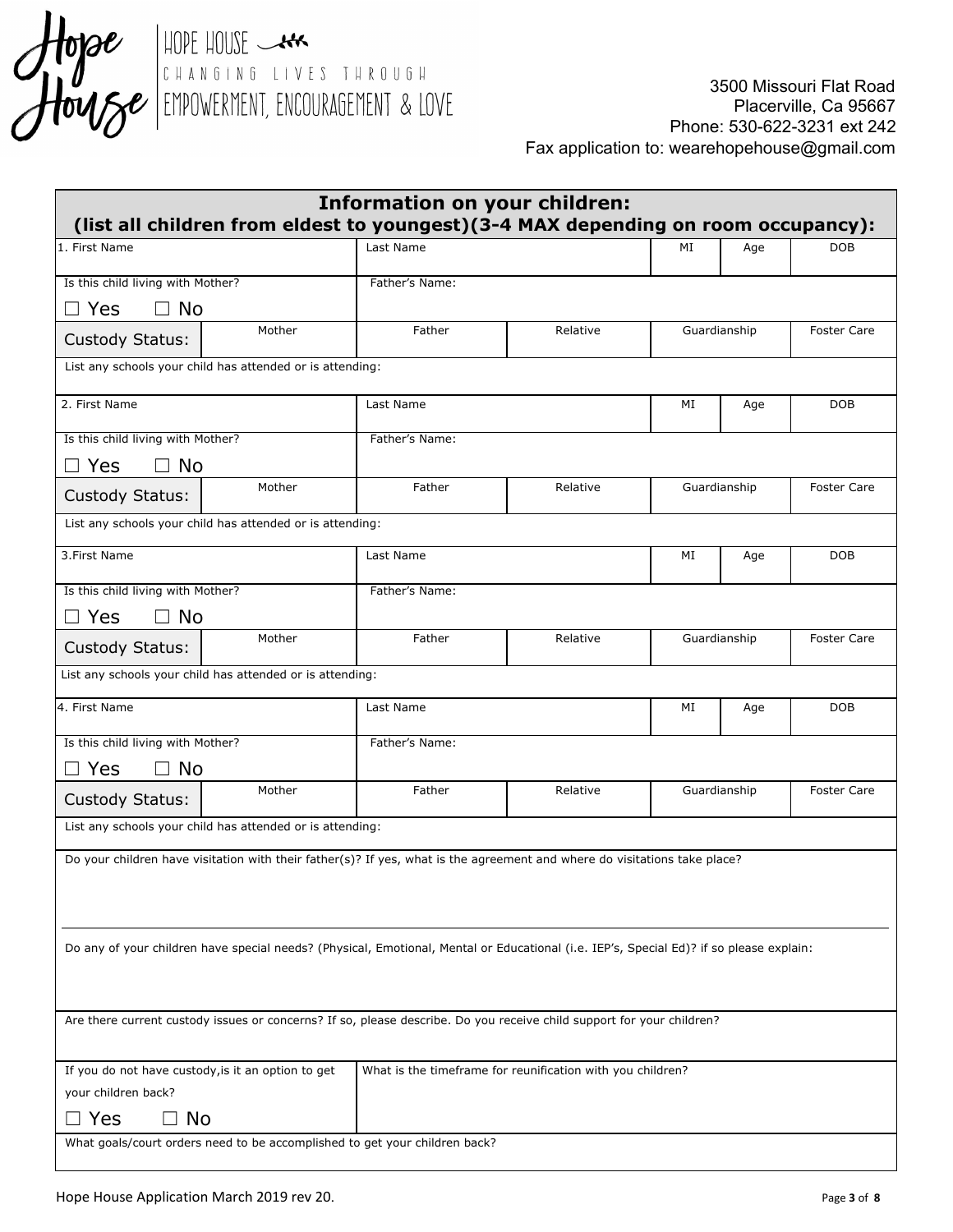# Hope HOUSE CARE

3500 Missouri Flat Road Placerville, Ca 95667 Phone: 530-622-3231 ext 242 Fax application to: wearehopehouse@gmail.com

|                                                   | <b>Legal Information</b>                                                                                           |                  |
|---------------------------------------------------|--------------------------------------------------------------------------------------------------------------------|------------------|
| Are you on probation/parole?                      | If yes, Name of Officer                                                                                            | Telephone Number |
| No<br>$\Box$ Yes                                  |                                                                                                                    |                  |
| Are you a registered sex offender?                | If yes, Name of Officer                                                                                            | Telephone Number |
| $\Box$ No<br>$\Box$ Yes                           |                                                                                                                    |                  |
| Do you have an open CPS case?                     | If yes, Name of Case Manager                                                                                       | Telephone Number |
| <b>No</b><br>$\Box$ Yes                           |                                                                                                                    |                  |
| Have you ever enrolled or completed court         | List all dates/details:                                                                                            |                  |
| programs instead of conviction or jail time?      |                                                                                                                    |                  |
| No<br>$\sqsupset$ Yes                             |                                                                                                                    |                  |
| Have you ever been convicted of a crime?          | Please explain in detail/charges (Use additional sheets if necessary):                                             |                  |
|                                                   |                                                                                                                    |                  |
| $\sqsupset$ Yes<br>No                             |                                                                                                                    |                  |
| Have you ever served jail or prison time?         | Please provide dates/locations:                                                                                    |                  |
| No<br>$\Box$ Yes                                  |                                                                                                                    |                  |
| Have you ever been a victim of domestic violence? | Date and location of last incident:                                                                                |                  |
| $\Box$ Yes<br><b>No</b>                           |                                                                                                                    |                  |
| Are you currently in danger of domestic violence? | If yes, please describe the situation:                                                                             |                  |
| <b>No</b><br>$\Box$ Yes                           |                                                                                                                    |                  |
| Do you have any upcoming criminal court dates?    | If yes, please describe the situation and what county:                                                             |                  |
| Yes<br>$\Box$ No                                  |                                                                                                                    |                  |
| Do you have any upcoming civil court dates?       | If yes, please describe the situation and what county:                                                             |                  |
| $\Box$ No<br>Yes                                  |                                                                                                                    |                  |
| Do you have any upcoming cps court dates?         | If yes, please describe the situation and what county:                                                             |                  |
| Yes<br>$\Box$ No                                  |                                                                                                                    |                  |
| Do you have a Temporary Restraining Order         | If yes, please describe the situation:                                                                             |                  |
| No<br>$\Box$ Yes                                  |                                                                                                                    |                  |
| Do you have any legal fines?                      | If yes, how much and where are they owed?                                                                          |                  |
| $\Box$ Yes<br>No                                  |                                                                                                                    |                  |
|                                                   | <b>Counseling/Therapy Information</b>                                                                              |                  |
| Have you been in counseling the past?             | If yes, for what reasons - please be specific:                                                                     |                  |
| <b>No</b><br>$\Box$ Yes                           |                                                                                                                    |                  |
| Are you currently seeing a therapist or           | If yes, who do you see and where do you go:                                                                        |                  |
| involved in group therapy?                        |                                                                                                                    |                  |
| Yes<br><b>No</b>                                  |                                                                                                                    |                  |
| If no, are you willing to participate in          | If yes, please describe your need:                                                                                 |                  |
| support groups or one-on-one counseling?          |                                                                                                                    |                  |
| No<br>$\Box$ Yes                                  |                                                                                                                    |                  |
|                                                   | Do you feel that you will be able to commit to being in a shared living facility with your family for a 18 months? |                  |
| $\Box$ Yes<br>No                                  |                                                                                                                    |                  |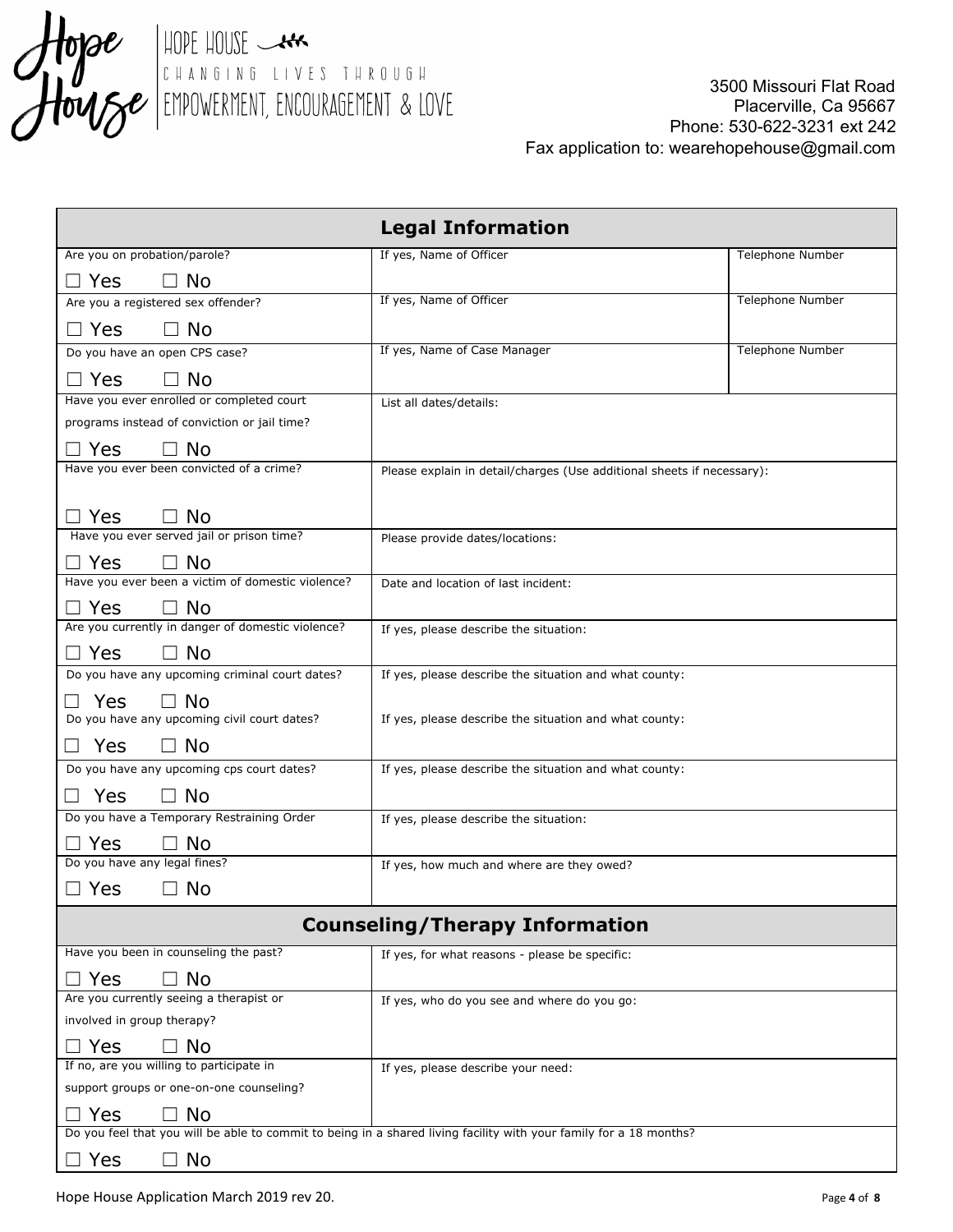# Hope HOUSE CARE

|                                                                                  | <b>Health Information</b>                                  |                                                    |                                                                                      |  |  |
|----------------------------------------------------------------------------------|------------------------------------------------------------|----------------------------------------------------|--------------------------------------------------------------------------------------|--|--|
| Do you or any of your children that will be                                      | If yes, please describe the situation:                     |                                                    |                                                                                      |  |  |
| living or staying at Hope House have health                                      |                                                            |                                                    |                                                                                      |  |  |
| problems?<br>$\Box$ Yes<br>$\Box$ No                                             |                                                            |                                                    |                                                                                      |  |  |
| Please list all prescription medications. Use back of sheet if necessary.        |                                                            |                                                    |                                                                                      |  |  |
| Name of Family Member                                                            | Medication<br>Purpose                                      |                                                    |                                                                                      |  |  |
| Name of Family Member                                                            | Medication                                                 |                                                    | Purpose                                                                              |  |  |
| Name of Family Member                                                            | Medication                                                 |                                                    | Purpose                                                                              |  |  |
| Name of Family Member                                                            | Medication                                                 |                                                    | Purpose                                                                              |  |  |
| Do you have health insurance?                                                    | If yes, Name of Company:                                   |                                                    | Type of Coverage:                                                                    |  |  |
| $\Box$ No<br>$\Box$ Yes                                                          |                                                            |                                                    |                                                                                      |  |  |
| Have you ever been hospitalized other than childbirth?                           |                                                            | If yes, for what reason(s)?                        |                                                                                      |  |  |
| $\Box$ Yes<br>No                                                                 |                                                            |                                                    |                                                                                      |  |  |
| Have you been tested for?                                                        | HIV                                                        | $\Box$ Yes<br>П                                    | Results:<br><b>No</b>                                                                |  |  |
|                                                                                  | TB                                                         | Yes                                                | Results:<br>No                                                                       |  |  |
| Have you ever had any of the following? (Please circle)                          |                                                            |                                                    |                                                                                      |  |  |
| <b>Hepatitis</b><br>Asthma<br>V.D.<br>Ulcers                                     | Cancer                                                     | <b>Heart Trouble</b>                               | Diabetes<br>Epilepsy                                                                 |  |  |
| Other (Please specify):                                                          |                                                            |                                                    |                                                                                      |  |  |
| If you answered yes to Hep C, will you try to do treatment while in our program? |                                                            |                                                    |                                                                                      |  |  |
|                                                                                  | <b>Recovery Information</b>                                | Yes                                                | $\Box$ No                                                                            |  |  |
| Do you smoke cigarettes? How much per day?                                       |                                                            |                                                    | If you are accepted are you willing to quit?                                         |  |  |
|                                                                                  | Are you aware that Hope House is a<br>non-smoking program? |                                                    |                                                                                      |  |  |
| $\Box$ No<br>$\Box$ Yes                                                          |                                                            |                                                    | $\Box$ Yes<br>□ No<br>*HH will allow The Patch for first 30 days.                    |  |  |
| Have you ever had a drinking/drug/meds problem?                                  | Yes<br>No<br>If yes, what, how much and how often?         |                                                    |                                                                                      |  |  |
| □ Yes<br>.No                                                                     |                                                            |                                                    |                                                                                      |  |  |
|                                                                                  |                                                            |                                                    |                                                                                      |  |  |
| <b>What is your Clean Date:</b>                                                  |                                                            |                                                    |                                                                                      |  |  |
| Do you have a sponsor?                                                           |                                                            | What age were you when you started drinking/drugs? |                                                                                      |  |  |
| $\Box$ No<br>$\Box$ Yes                                                          |                                                            |                                                    |                                                                                      |  |  |
| If yes, what step are you on?                                                    |                                                            |                                                    |                                                                                      |  |  |
| Have you ever had sobriety and relapsed?                                         |                                                            |                                                    | If yes, how long did you maintain sobriety and what situation caused you to relapse? |  |  |
|                                                                                  |                                                            |                                                    |                                                                                      |  |  |
| $\Box$ Yes<br>$\sqsupset$ No                                                     |                                                            |                                                    |                                                                                      |  |  |
| Have you ever been in a Detox/Rehab program?                                     | If yes, where?                                             |                                                    | Explain reason, date, how long and treatment:                                        |  |  |
| $\sqsupset$ No<br>$\Box$ Yes                                                     |                                                            |                                                    |                                                                                      |  |  |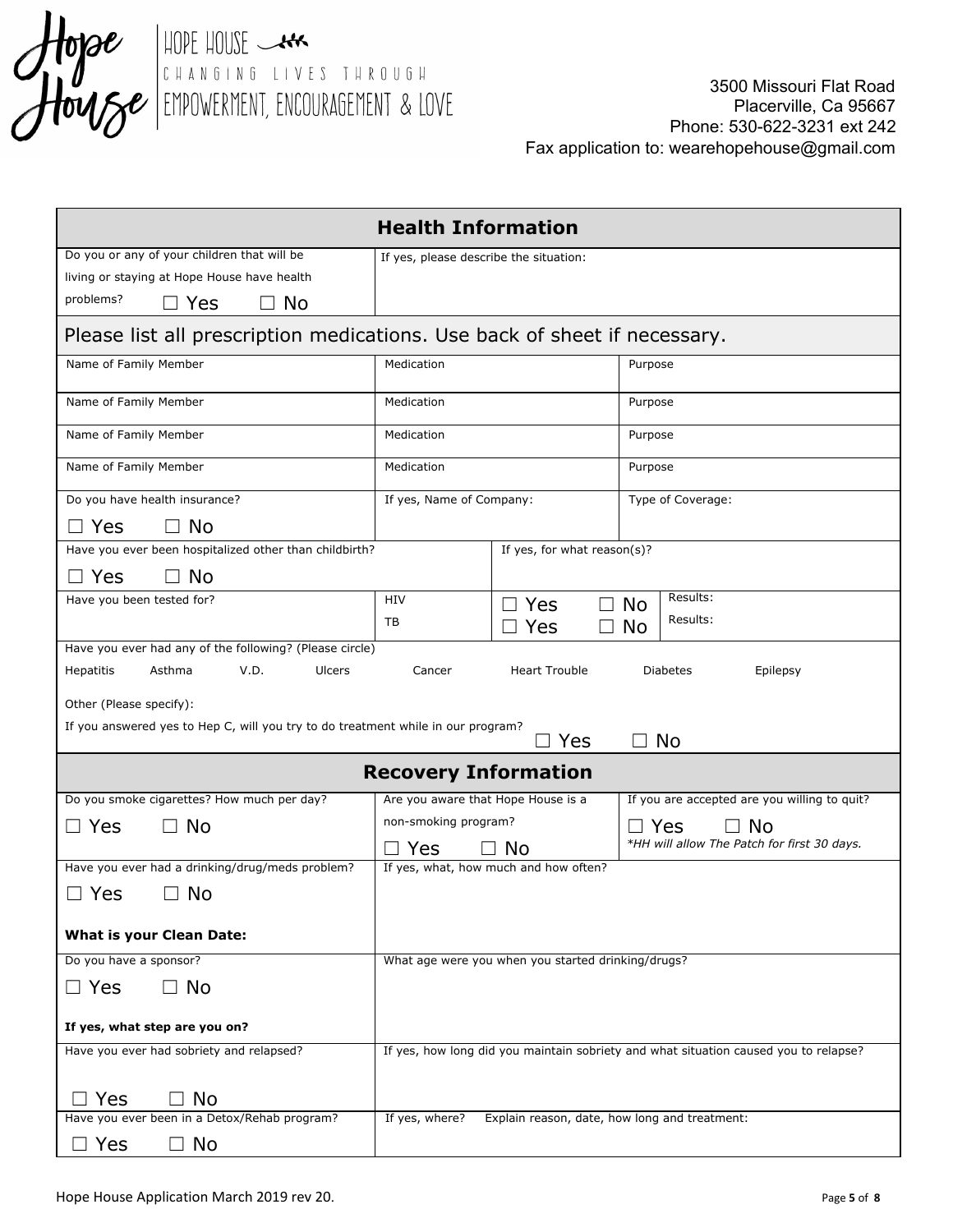

# Hoppe HOUSE CARRY AND UNE

| (The first 6 months of the Hope House Program require that that you aren't working, since you will be                                                | <b>Financial Information</b><br>taking full-time classes etc.)                                        |               |                                    |                             |                              |                                                                |               |          |
|------------------------------------------------------------------------------------------------------------------------------------------------------|-------------------------------------------------------------------------------------------------------|---------------|------------------------------------|-----------------------------|------------------------------|----------------------------------------------------------------|---------------|----------|
| $\Box$ Full Time (35 hours or over) $\Box$ Part Time (up to 35 hours) $\Box$ Never been employed $\Box$ Unemployed<br>Employment Status (Select one) |                                                                                                       |               |                                    |                             |                              |                                                                |               |          |
| Day last worked:                                                                                                                                     | Individual Gross Monthly Income: \$                                                                   |               | Household Gross Monthly Income: \$ |                             |                              |                                                                |               |          |
|                                                                                                                                                      | □ No Financial Resources<br>\$                                                                        |               |                                    | □ Food Stamps               |                              | \$                                                             |               |          |
|                                                                                                                                                      | □ Veterans Benefits                                                                                   |               | \$                                 |                             |                              | □ Unemployment Benefits                                        |               | \$       |
| Income Types:                                                                                                                                        | □ Family/Friends                                                                                      |               | \$                                 |                             | □ Calworks                   |                                                                |               | \$       |
| Please specify amount next to each                                                                                                                   | General Assistance GA                                                                                 |               | \$                                 |                             | □ Child Support              |                                                                |               | \$       |
| item as it pertains.                                                                                                                                 | Social Security                                                                                       |               | \$                                 |                             | $\square$ WIC                |                                                                |               | \$       |
|                                                                                                                                                      | Social Sec. Disability Income SSC                                                                     |               | \$                                 |                             | $\Box$ Other (specify)<br>\$ |                                                                |               |          |
|                                                                                                                                                      | □ Supplemental Sec. Income SSC                                                                        |               | \$                                 |                             |                              |                                                                |               | \$       |
| Have you timed out of CalWorks                                                                                                                       | If yes, time out date:                                                                                |               |                                    |                             |                              |                                                                |               |          |
| No<br>$\Box$ Yes                                                                                                                                     |                                                                                                       |               |                                    |                             |                              |                                                                |               |          |
| Do you have a Checking /Savings Account?                                                                                                             |                                                                                                       |               |                                    | Are you able to open a bank |                              | If no, why?                                                    |               |          |
| If yes, please specify amounts:                                                                                                                      |                                                                                                       | account?      |                                    |                             |                              |                                                                |               |          |
| $\Box$ No<br>$\Box$ Yes                                                                                                                              | \$                                                                                                    | $\square$ Yes |                                    | $\Box$ No                   |                              |                                                                |               |          |
|                                                                                                                                                      |                                                                                                       |               |                                    |                             |                              |                                                                |               |          |
| Estimate the amount of debt you owe, if any (e.g.: credit cards, car, utilities, medical, traffic tickets, court fines, etc.).                       |                                                                                                       |               |                                    |                             |                              |                                                                |               |          |
| Creditor:                                                                                                                                            |                                                                                                       |               |                                    |                             |                              | Amount Owed                                                    | Please circle |          |
|                                                                                                                                                      |                                                                                                       |               |                                    |                             |                              |                                                                | Current       | Past Due |
| Creditor:                                                                                                                                            |                                                                                                       |               |                                    |                             |                              | Amount Owed                                                    | Please circle |          |
|                                                                                                                                                      |                                                                                                       |               |                                    |                             |                              |                                                                | Current       | Past Due |
| Creditor:                                                                                                                                            |                                                                                                       |               |                                    |                             |                              | Amount Owed                                                    | Please circle |          |
|                                                                                                                                                      |                                                                                                       |               |                                    |                             |                              |                                                                | Current       | Past Due |
| Creditor:                                                                                                                                            |                                                                                                       |               |                                    |                             |                              | Amount Owed                                                    | Please circle |          |
|                                                                                                                                                      |                                                                                                       |               |                                    |                             |                              |                                                                | Current       | Past Due |
| Creditor:                                                                                                                                            |                                                                                                       |               |                                    |                             |                              | Amount Owed                                                    | Please circle |          |
|                                                                                                                                                      |                                                                                                       |               |                                    |                             |                              |                                                                | Current       | Past Due |
| Are you aware of the monthly Program fee of up to \$200 per month?                                                                                   |                                                                                                       |               |                                    |                             |                              | Are you aware of the one time Security Deposit of up to \$100? |               |          |
| No<br>Yes                                                                                                                                            |                                                                                                       |               |                                    | $\square$ Yes               |                              | No                                                             |               |          |
| Have you ever applied for a                                                                                                                          | If yes, which one? When?                                                                              |               |                                    |                             |                              |                                                                |               |          |
| housing voucher program?                                                                                                                             |                                                                                                       |               |                                    |                             |                              |                                                                |               |          |
| Yes<br>$\Box$ No                                                                                                                                     |                                                                                                       |               |                                    |                             |                              |                                                                |               |          |
| Have you ever been evicted?                                                                                                                          | If yes, Please describe and share who the landlord was, where you were living and when this occurred: |               |                                    |                             |                              |                                                                |               |          |
| $\Box$ No<br>$\Box$ Yes                                                                                                                              |                                                                                                       |               |                                    |                             |                              |                                                                |               |          |
| Do you owe money for evictions?                                                                                                                      | What amount or estimated amount do you owe?                                                           |               |                                    |                             |                              |                                                                |               |          |
| $\Box$ No<br>Yes                                                                                                                                     |                                                                                                       |               |                                    |                             |                              |                                                                |               |          |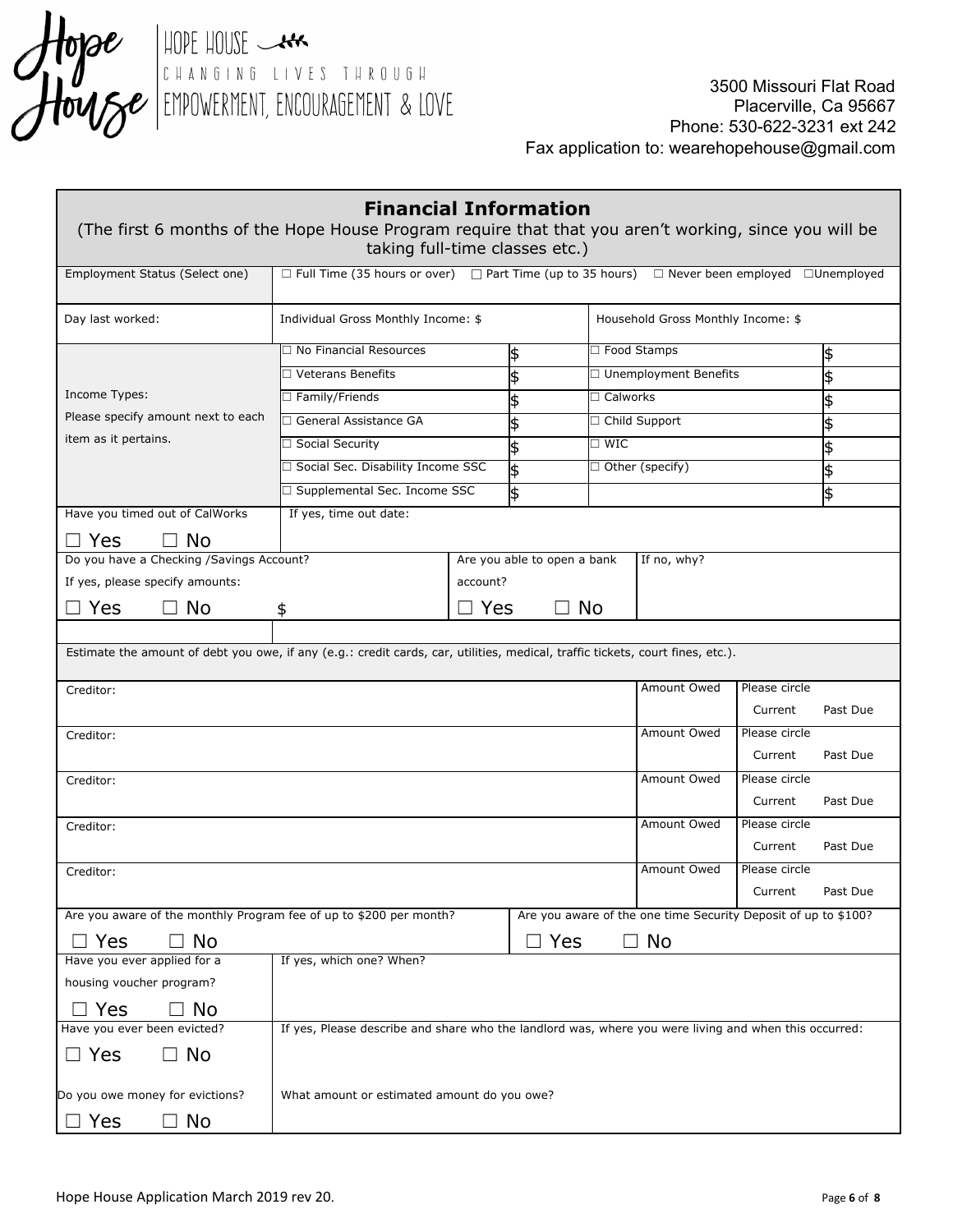

### Hope HOUSE CHANGE LIVES THROUGH

3500 Missouri Flat Road Placerville, Ca 95667 Phone: 530-622-3231 ext 242 Fax application to: wearehopehouse@gmail.com

| ioal<br>г |  |
|-----------|--|
|-----------|--|

| Please list five goals you would like to achieve in the next 12-24 months. Please include why these goals are important to you. |
|---------------------------------------------------------------------------------------------------------------------------------|
| 1.                                                                                                                              |
|                                                                                                                                 |
|                                                                                                                                 |
| 2.                                                                                                                              |
|                                                                                                                                 |
| 3.                                                                                                                              |
|                                                                                                                                 |
|                                                                                                                                 |
| $\overline{4}$ .                                                                                                                |
|                                                                                                                                 |
|                                                                                                                                 |
| 5.                                                                                                                              |
|                                                                                                                                 |
|                                                                                                                                 |
|                                                                                                                                 |
| <b>General Information</b>                                                                                                      |
| Describe yourself, your family history, and your relationship with the person(s) who have abused you.                           |
|                                                                                                                                 |
|                                                                                                                                 |
|                                                                                                                                 |
|                                                                                                                                 |
|                                                                                                                                 |
|                                                                                                                                 |
|                                                                                                                                 |
|                                                                                                                                 |
|                                                                                                                                 |
|                                                                                                                                 |
|                                                                                                                                 |